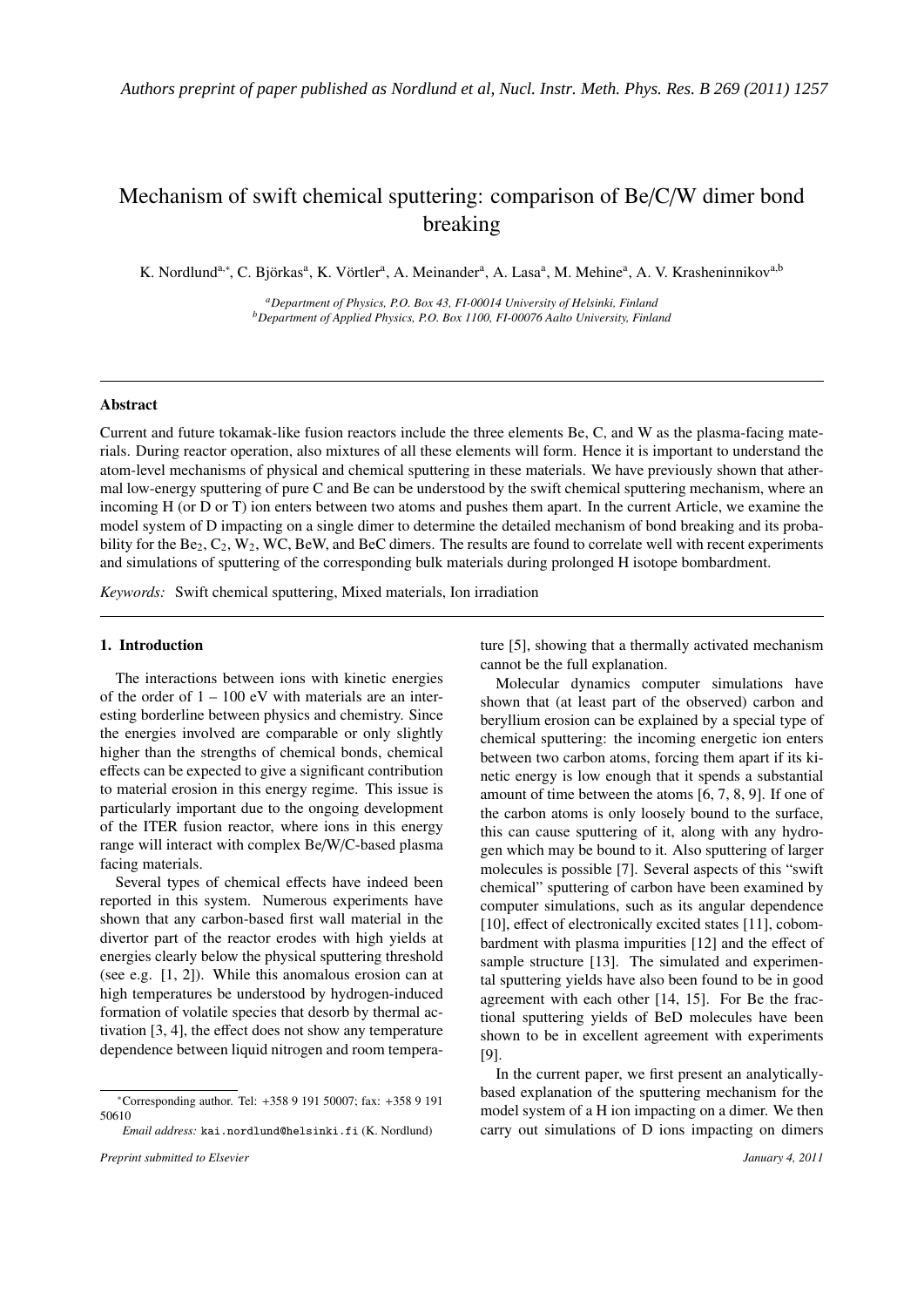

Figure 1: (Color online) Trajectory snapshot plot of swift chemical sputtering mechanism for the case of a 7.5 eV D ion impacting against the midpoint of a Be-Be dimer. The small numbers next to the atoms indicate the time in fs when the atom position was recorded. Note that for clarity the positions of the D atom are shown more frequently than the Be ones.

consisting of all the ITER-relevant elements Be, C, and W as well as their mixtures, using an interatomic potential for the quaternary H-Be-C-W system recently developed by us [16, 17, 18]. The results are finally compared to experimental and simulation results of chemical sputtering of realistic Be, C, and W materials.

#### 2. Analytical description of mechanism

The physico-chemical origin of the swift chemical sputtering can be understood by considering the model system of one H isotope ion colliding with a dimer [8]. The most symmetric case possible is the one where the H atom moves perpendicular to the chemical bond towards the middle of it, see Fig. 1. The momentum transfer in the *y* (lateral) direction can be written

$$
p_{y} = \int_{-\infty}^{\infty} f_{y}(t, E_{kin}^{H})dt \approx \bar{f}_{y}\bar{\tau},
$$
\n(1)

where  $f_y$  is the force acting on the carbon atoms and  $E_{kin}^H$ the initial kinetic energy of the H atom. The integral can be qualitatively evaluated as a product  $\bar{f}_y \bar{\tau}$ , where  $\bar{f}_y$  is an effective average force during the collision, and  $\bar{\tau}$  an effective average time the H atom spends in the area of the C-C bond.

If the kinetic energy of the H ion  $E_{kin}^H$  is low, the H atom returns back without entering the region between the C atoms. Then  $\bar{f}_y$  and the *y* momentum are small and the bond is not broken. When the initial kinetic energy of the impinging particle is high enough for the H atom to stay for a (relatively) long time  $\bar{\tau}$  in the region between the atoms, the bond breaks. If the initial kinetic energy of the impinging particle is further increased, the bond breaking ceases. The reason is that although  $\bar{f}_y$  is large, the particle spends too little time in the region between the carbon atoms to cause any bond breaking ( $\bar{\tau}$  is short). Thus there is a finite energy window in which the bond breaking can occur (cf. Fig. 2). The characteristic time of this process is very short, of the order of 10 fs. Because the mechanism involves atom bonding, requires kinetic energy, and is rapid, we named it "swift chemical sputtering" [19].

To rule out dependence on the choice of potential, we have shown that the effect occurs as described above using three varieties of the Brenner potential [20, 21, 22], for Si [23], as well as in a tight-binding quantum mechanical framework [8].

## 3. Methods

For the current Article, we carried out a systematic set of simulations of D ions impacting towards the midpoints of Be<sub>2</sub>,  $C_2$ ,  $W_2$ , WC, BeW, and BeC dimers. The interactions between the atoms were in all cases described with our interatomic potential for the H-Be-C-W system [16, 17, 18], implemented in the PARCAS classical molecular dynamics code [24]. We note that for some of the materials involved, the dimer properties do not exactly match the experimental ones due to necessary compromises made in the potential development. However, the material comparison can still give valuable insights into how the swift chemical sputtering mechanism depends on dimer bond distance and strength.

The choice of simulating only impacts towards the midpoint introduces a high level of symmetry to the elemental systems. Without this symmetry, the H may form a bond to one of the dimer atoms, making bond breaking easier, as has been recently shown explicitly by Reinhold *et al.* in detailed simulations of bond breaking in non-symmetric configurations and for D impacting on larger molecules [25]. This is also reflected in our results for non-elemental systems, where the symmetry is broken and in some cases bond-breaking was observed for incoming ions with energy less than the bond strength (see below). However, as the focus of the current paper is to provide a comparison of dimers composed of different elements in a maximally simple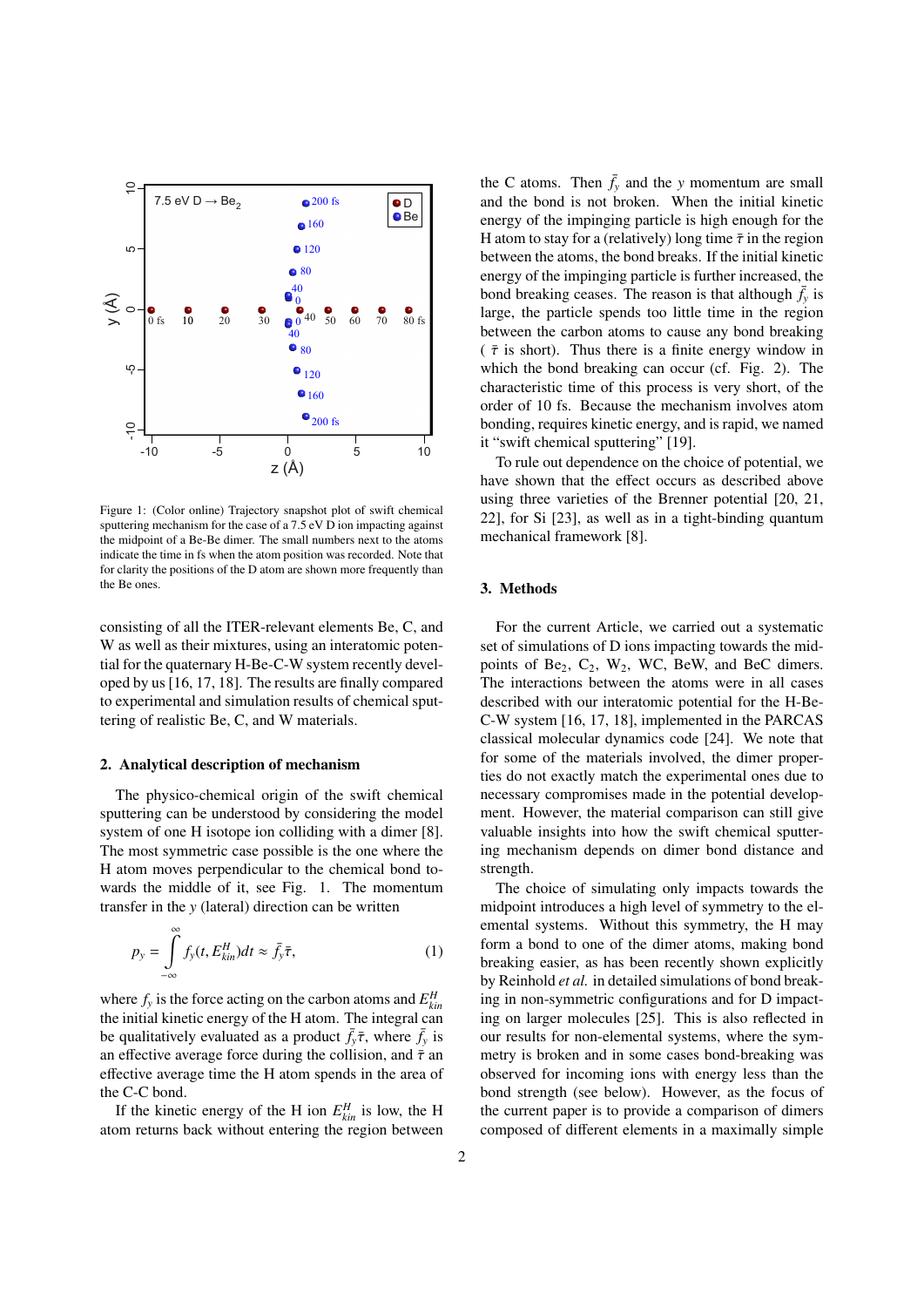

Figure 2: (Color online) Energy transfer from a D ion to the two atoms in a C dimer. Shown separately is the total energy transferred to the dimer and the lateral energy transfer. The latter quantity was obtained by subtracting the final kinetic energy for motion in the *z* direction from the total energy of the dimer. The gray area illustrates the energy interval where bond breaking was observed in the simulations. The red horizontal dashed line shows the energy of the dimer bond. Note that the positions of the gray area and red dashed line are determined independently.

system, results are shown only for ions directed towards the midpoint.

Energy conservation was monitored automatically during all simulations, and the time step was chosen adaptively [26] to ensure conservation to an accuracy of 0.0001 eV/atom or better through the entire simulation run. The dimer was initially placed centered on the origin, with the dimer axis oriented along the *y* axis (lateral direction). The incoming D dimer was placed at  $z = -10$  Åand given a kinetic energy in the positive *z* direction towards the midpoint of the dimer. The boundary conditions were kept open in all dimensions. No electronic stopping, temperature or pressure control was used in the simulations.

The ion energy was scanned from 0 to 200 eV, and the end result of the simulations automatically analyzed for bond-breaking (defined as either one of the dimer atoms having zero potential energy in the end of the simulation) and for whether the D atom was reflected backwards or transmitted through the dimer.

## 4. Results and discussion

## *4.1. Carbon*

The results for D impacting with a carbon dimer are shown in Fig. 2. The gray area in the figure illustrates the energy interval where bond breaking was observed in the simulations. The red horizontal dashed line shows



Figure 3: (Color online) Comparison of energy transfer from a D ion to the two atoms in a C dimer and a single C atom. The "total energy transfer to C" was calculated for the same lateral distance (impact parameter) from the ion to the C nucleus as in the dimer case. In the "head-on" case the impact parameter was zero.

the energy of the dimer bond. Note that the positions of the gray area and red dashed line were determined independently. The excellent agreement between the gray region and the positions where the red line crosses the lateral energy transfer curve confirms the argument of the analytical model that the crucial factor behind the bond breaking is the momentum (and hence kinetic energy) transfer from the ion to the atoms in the dimer. Bond breaking occurs only in a limited energy window, confirming the analytical argument that at high enough energy, the momentum transfer goes down and the bond breaking ceases.

A similar model calculation can also be used to establish that the energy transfer mechanism is not the same as in a binary collision characteristic of physical sputtering. We reran the same calculation as described above, but removing one of the dimer atoms. Thus the calculation contains only 2 atoms and corresponds to solving the classical binary scattering integral for an impact parameter that is half the bond length of the C-C dimer bond distance. The results are illustrated in Fig. 3, which shows that the energy transfer to the single atom is dramatically weaker than to the dimer, and in fact never exceeds the bond strength of 6 eV. The figure also shows the energy transfer to a dimer can be even larger than that from D to C in a binary head-on collision. This shows that at low energies, swift chemical sputtering can be expected to be a more significant source of energy transfer and hence sputtering than binary collisions.

Additional insight can be obtained by plotting the *z* coordinate of the ion as a function of time, see Fig. 4.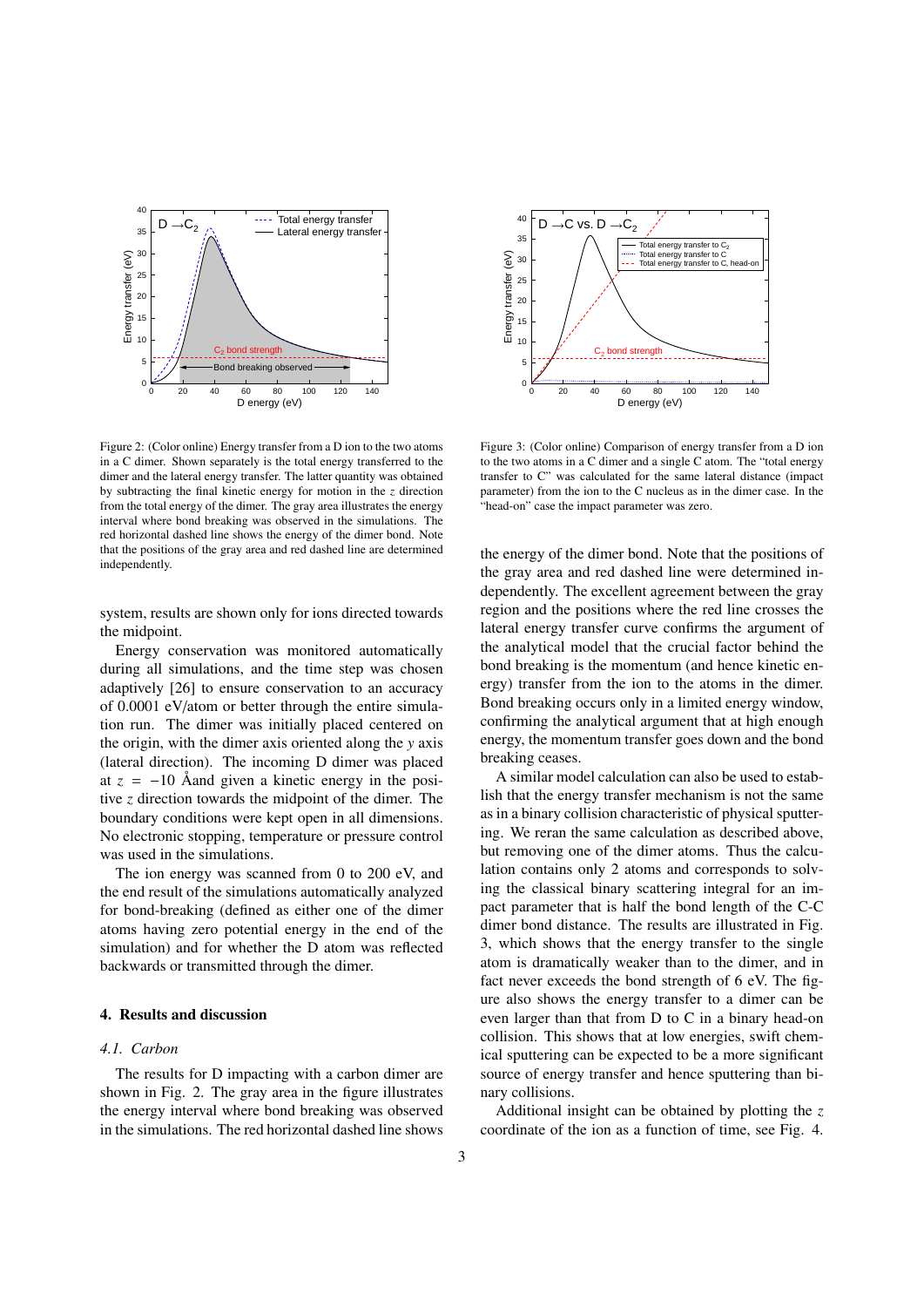

Figure 4: (Color online) z coordinate of D atom while it collides with a C<sub>2</sub> dimer.



Figure 5: (Color online) As Fig. 2, but for Be.

The plot illustrates how the ion gets slowed down when it enters between the dimer atoms, and either is transmitted through the dimer or reflected back. Note that the *z* coordinate does not necessarily perfectly correlate with whether the ion passes through the dimer, because some kinetic energy in the *z* direction is also passed to the dimer. For the same reason, the maximum energy transfer may also be at a slightly different energy. For the particular case illustrated in Fig. 4, the ion was reflected backwards up to an energy of 34 eV, but transmission through the bond only occurred at 36 eV. The maximum total energy transfer occurred at 37 eV, when the ion transferred 35.89 eV to the dimer (i.e. was left itself with only 1.11 eV of kinetic energy).

#### *4.2. Comparison of materials*

The calculation of the energy transfer was repeated for all the possible dimers in the ternary Be-C-W sys-



Figure 6: (Color online) As Fig. 2, but for W.

tem. The results are illustrated in Figs.  $5 - 7$ .

Figure 5 shows that similar to C, also the Be-Be dimer bond can break by energy transfer from a D. However, both the energy transfer and the energy needed for bond breaking is much lower than for C-C. The reason to this is the different H-Be interaction and that the Be-Be bond energy is much weaker (about 1 eV vs. 6 eV for carbon).

In W (Fig. 6) the probability for bond breaking is negligible, due to the strong W-W bond and the large mass difference between D and W making momentum transfer inefficient. The mass effect was confirmed by running a test simulation with the mass of D set to the same as W, while keeping the chemical interactions the same as for D-W. These calculations showed bond breaking in a very wide energy interval of  $9 - 64$  eV. The energy transfer is enough to break the bond only in a very narrow energy window. This implies that in a practical situation, where it is highly unlikely the D would impact on the midpoint of a bond, the probability for swift chemical sputtering of pure W should be extremely low.

Figure 7 shows the energy transfer and bond breaking probability for D impacting on the mixed WC, BeW and BeC dimers. Here the behaviour is more complex, because both the mass difference and different interactions introduce an asymmetry to the system. Monitoring of the atom trajectories showed that the D ion interacted in complex trajectories with the dimer, and in some cases became attached to one of the atoms that was initially in the dimer (hashed region in the plots). This explains the complex energy dependency of the energy transfers. However, in spite of these complications, the energy transfer and bond strength still match very well, showing that also for mixed systems the bond breaking can be understood in the swift chemical sputtering formal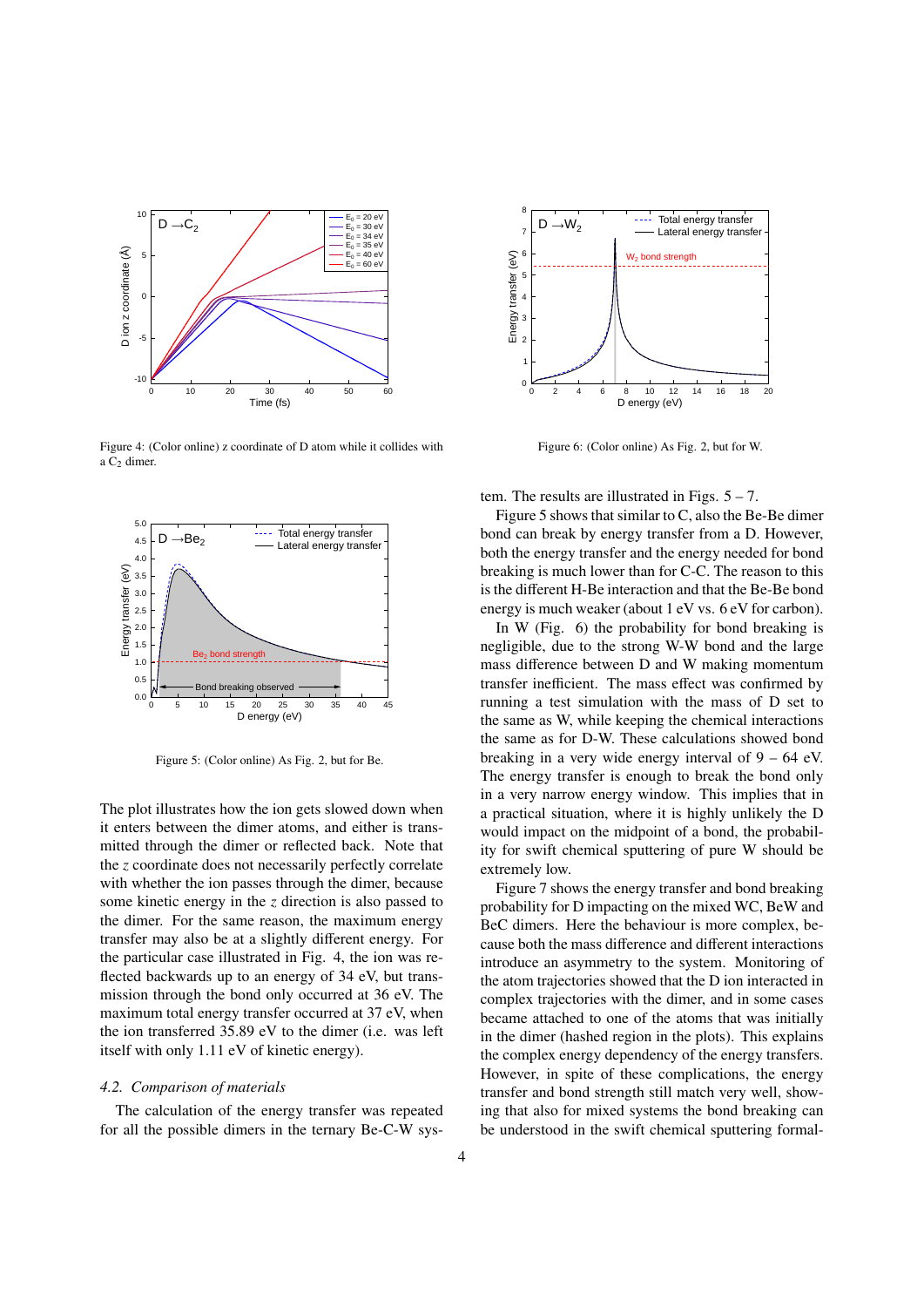ism.

## *4.3. Comparison to other works*

The results obtained here are very well in line with previous [7, 27, 9] and ongoing simulation studies of the sputtering of Be/C/W materials. Some of the simulation results are illustrated in Fig. 8. The previous studies and experiments have shown that chemical sputtering of carbon is very pronounced at low energies, and that it occurs with a low but non-negligible probability in Be as well. On the other hand, experiments have not shown any indications of chemical sputtering of W, and neither do our currently ongoing simulations. These observations are fully consistent with the results in Figs. 2, 5 and 6. Although figure 6 indicates that the W dimer bond might be broken by D ions, in a solid W surface each atom has 8-9 "bonds" (i.e. nearest neighbours), and breaking of several of these is extremely unlikely. For the same reason the Be yield can be expected to be much smaller than the C one, consistent with the analysis of number of neighbours presented in [9].

The results for mixed dimers (Fig. 7 indicate that all the types of mixed systems considered here can be expected to sputter chemically. This is consistent with previous and ongoing simulations for WC [27] which show pronounced sputtering at low energies (although at higher energies also other molecular sputtering mechanisms are active [28]), and ongoing simulations in BeC where trajectory analyses show swift chemical sputtering. Simulations of the sputtering of BeW are not yet available, so the present work indicates that chemical sputtering should be also observed in that system.

Regarding sputtering of mixed materials, one has to bear in mind that prolonged bombardment of any mixed carbide material can lead to the formation of loosely bound hydrocarbons on the surface [27]. These could naturally break and lead to carbon sputtering even if the metal-carbide bond would not break so easily. Due to this complication, the results on the bond breaking in the dimer model system cannot be quantitatively correlated to experimental or simulated sputtering yields in the solid materials.

#### **Conclusions**

Using classical molecular dynamics modelling of the model system of D ions impacting on dimers containing the elements Be, C, and W, we have examined the fundamental mechanism and energy dependence of the swift chemical sputtering mechanism. Studies of ion trajectories in C were used to establish that the energy



Figure 7: (Color online) As Fig. 2, but for the mixed dimers WC, BeW and BeC. The hashed area shows the energy interval where the dimer bond is broken, but the incoming D remains bonded to one of the atoms that was initially part of the dimer.

transfer in swift chemical sputtering is fundamentally different from that in binary collisions. Comparison of results for the different dimers show that sputtering occurs with a significant probability in all cases except for the  $W_2$  dimer, well in line with experiments and simulations on the sputtering of the same materials in solid phase.

#### 5. Acknowledgements

We thank the Finnish IT Center for Science for generous grants of computer time. This work was supported by the Academy of Finland through several projects and the Centre of Excellence programme.

- [1] T. Yamashina and T. Hino, Appl. Surf. Sci. 48/49 (1991) 483.
- [2] A. Horn, A. Schenk, J. Biener, B. Winter, C. Lutterloh, M. WIttmann, and J. Küppers, Chem. Phys. Lett. 231 (1994) 193.
- [3] J. Küppers, Surf. Sci. Rep. 22 (1995) 249.
- [4] C. Hopf, M. Schluter, T. Schwarz-Selinger, U. von Toussaint U, and W. J. W, New J. Phys-. 10 (2008) 093022.
- [5] E. de Juan Pardo, M. Balden, B. Cieciwa, C. Garcia-Rosales, and J. Roth, Physica Scripta T111 (2004) 62.